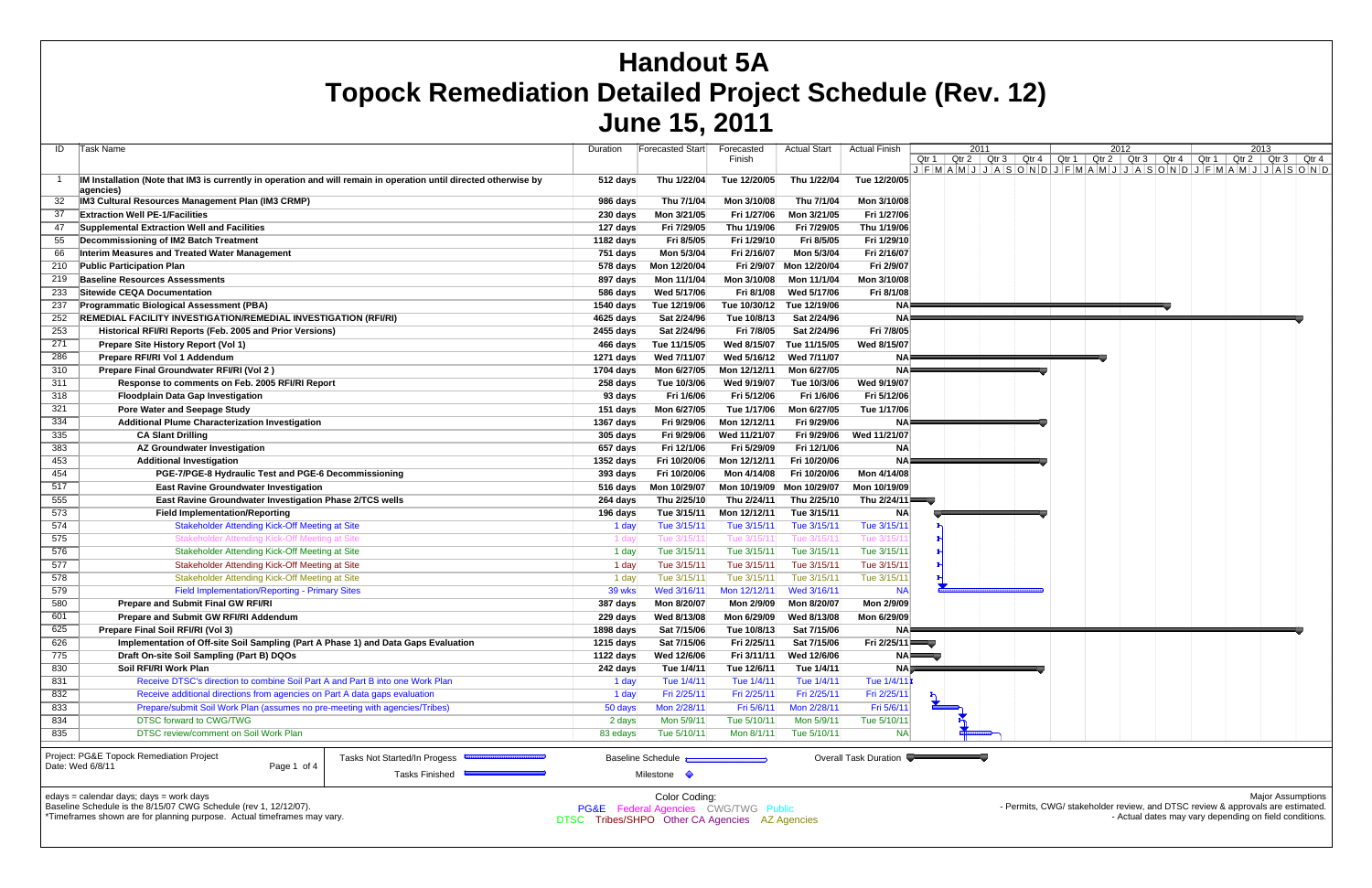| ID         | Task Name                                                                                                                            | Duration  |          | Forecasted Start                          | Forecasted<br>Finish      | <b>Actual Start</b>        | <b>Actual Finish</b>  | 2011<br>Qtr 1<br>$Qtr 2$ Qtr 3  |
|------------|--------------------------------------------------------------------------------------------------------------------------------------|-----------|----------|-------------------------------------------|---------------------------|----------------------------|-----------------------|---------------------------------|
|            |                                                                                                                                      |           |          |                                           |                           |                            |                       | $J$ $F$ $M$ $A$ $M$ $J$ $J$ $A$ |
| 836<br>837 | DOI review/comment on Soil Work Plan                                                                                                 | 83 edays  |          | Tue 5/10/11<br>Tue 5/10/11                | Mon 8/1/11<br>Thu 7/21/11 | Tue 5/10/11<br>Tue 5/10/11 | N/                    |                                 |
|            | CWG/TWG review/comment on Soil Work Plan<br><b>Tribal Consultation</b>                                                               | 72 edays  |          | Fri 5/27/11                               | Thu 7/21/11               | Fri 5/27/11                | <b>NA</b>             |                                 |
| 838        |                                                                                                                                      | 55 edays  |          |                                           |                           |                            | <b>NA</b>             |                                 |
| 839        | <b>SHPO Consultation</b>                                                                                                             | 30 edays  |          | Thu 7/21/11                               | Sat 8/20/11               | <b>NA</b>                  | <b>NA</b>             |                                 |
| 840        | DOI provides direction to PG&E                                                                                                       | 3 days    |          | Mon 8/22/11                               | Wed 8/24/11               | <b>NA</b>                  | N/                    |                                 |
| 841        | Comment resolution                                                                                                                   |           | 6 wks    | Thu 8/25/11                               | Wed 10/5/11               | <b>NA</b>                  | <b>NA</b>             |                                 |
| 842        | PG&E submits Revised Work Plan                                                                                                       |           | 6 wks    | Thu 10/6/11                               | Wed 11/16/11              | <b>NA</b>                  | <b>NA</b>             |                                 |
| 843        | DTSC review/approve Revised Work Plan                                                                                                |           | 3 wks    | Thu 11/17/11                              | Tue 12/6/11               | <b>NA</b>                  | <b>NA</b>             |                                 |
| 844        | DOI review/approve Revised Work Plan                                                                                                 |           | 3 wks    | Thu 11/17/11                              | Tue 12/6/11               | <b>NA</b>                  | N/                    |                                 |
| 845        | Field Implementation/Reporting/Data Gaps Evaluation                                                                                  | 218 days  |          | Tue 1/17/12                               | Fri 11/16/12              | <b>NA</b>                  | <b>NA</b>             |                                 |
| 846        | Field mobilization/preparation                                                                                                       | 0 days    |          | Tue 1/17/12                               | Tue 1/17/12               | <b>NA</b>                  | <b>NA</b>             |                                 |
| 847        | Stakeholder Attending Kick-Off Meeting at Site*                                                                                      | 0 days    |          | Wed 1/18/12                               | Wed 1/18/12               | <b>NA</b>                  | <b>NA</b>             |                                 |
| 848        | Stakeholder Attending Kick-Off Meeting at Site*                                                                                      |           | $0$ days | Wed 1/18/12                               | Wed 1/18/12               | <b>NA</b>                  | <b>NA</b>             |                                 |
| 849        | Stakeholder Attending Kick-Off Meeting at Site*                                                                                      |           | 0 days   | Wed 1/18/12                               | Wed 1/18/12               | <b>NA</b>                  | N                     |                                 |
| 850        | Stakeholder Attending Kick-Off Meeting at Site*                                                                                      | 0 days    |          | Wed 1/18/12                               | Wed 1/18/12               | <b>NA</b>                  | <b>NA</b>             |                                 |
| 851        | Stakeholder Attending Kick-Off Meeting at Site*                                                                                      | 0 days    |          | Wed 1/18/12                               | Wed 1/18/12               | <b>NA</b>                  | <b>NA</b>             |                                 |
| 852        | Field Implementation (placeholder, duration will be adjusted after Work Plan approval)                                               | 16 wks    |          | Thu 1/19/12                               | Wed 5/9/12                | <b>NA</b>                  | <b>NA</b>             |                                 |
| 853        | Prepare/submit report (placeholder, duration will be adjusted after Work Plan approval)                                              | 12 wks    |          | Thu 5/10/12                               | Wed 8/1/12                | <b>NA</b>                  | <b>NA</b>             |                                 |
| 854        | DTSC submits report to CWG/TWG                                                                                                       |           | 3 days   | Thu 8/2/12                                | Mon 8/6/12                | <b>NA</b>                  | <b>NA</b>             |                                 |
| 855        | DTSC review/comment on report and provides direction                                                                                 | 45 edays  |          | Tue 8/7/12                                | Fri 9/21/12               | <b>NA</b>                  | <b>NA</b>             |                                 |
| 856        | DOI review/comment on report and provides direction                                                                                  | 45 edays  |          | Tue 8/7/12                                | Fri 9/21/12               | <b>NA</b>                  | N/                    |                                 |
| 857        | CWG/TWG review/comment on report                                                                                                     | 30 edays  |          | Tue 8/7/12                                | Thu 9/6/12                | <b>NA</b>                  | <b>NA</b>             |                                 |
| 858        | Tribes review/comment on report                                                                                                      | 30 edays  |          | Tue 8/7/12                                | Thu 9/6/12                | <b>NA</b>                  | <b>NA</b>             |                                 |
| 859        | PG&E compiles comments and prepares RTCs (duration to be confirmed after receipt of comments)                                        |           | 2 wks    | Mon 9/24/12                               | Fri 10/5/12               | <b>NA</b>                  | <b>NA</b>             |                                 |
| 860        | Meeting to resolve comments                                                                                                          |           | 1 day    | Mon 10/8/12                               | Mon 10/8/12               | <b>NA</b>                  | <b>NA</b>             |                                 |
| 861        | <b>Comments Resolution Complete</b>                                                                                                  |           | 1 day    | Tue 10/16/12                              | Tue 10/16/12              | <b>NA</b>                  | NA                    |                                 |
| 862        | Prepare/submit Final Report* (with response to comments)                                                                             |           | 4 wks    | Wed 10/17/12                              | Tue 11/13/12              | <b>NA</b>                  | <b>NA</b>             |                                 |
| 863        | DTSC forward to CWG/TWG                                                                                                              |           | 3 days   | Wed 11/14/12                              | Fri 11/16/12              | <b>NA</b>                  | <b>NA</b>             |                                 |
| 864        | Prepare and Submit Final Soil RFI/RI                                                                                                 | 232 days  |          | Mon 11/19/12                              | Tue 10/8/13               | <b>NA</b>                  | <b>NA</b>             |                                 |
| 865        | Prepare Draft RFI/RI Vol 3 report                                                                                                    | 3 mons    |          | Mon 11/19/12                              | Wed 2/13/13               | <b>NA</b>                  | <b>NA</b>             |                                 |
| 866        | DTSC sends report to CWG/TWG and Tribes                                                                                              | 3 days    |          | Thu 2/14/13                               | Mon 2/18/13               | <b>NA</b>                  | <b>NA</b>             |                                 |
| 867        | CWG/TWG review/comment (account for holidays)                                                                                        | 2 mons    |          | Tue 2/19/13                               | Wed 4/17/13               | <b>NA</b>                  | <b>NA</b>             |                                 |
| 868        | Tribes review/comment (account for holidays)                                                                                         | 2 mons    |          | Tue 2/19/13                               | Wed 4/17/13               | <b>NA</b>                  | <b>NA</b>             |                                 |
| 869        | DTSC review/comment/provide direction to PG&E (account for holidays)                                                                 | 2.5 mons  |          | Tue 2/19/13                               | Thu 5/2/13                | <b>NA</b>                  | <b>NA</b>             |                                 |
| 870        | DOI review/comment/provide direction to PG&E (account for holidays)                                                                  | 2.5 mons  |          | Tue 2/19/13                               | Thu 5/2/13                | <b>NA</b>                  | N/                    |                                 |
| 871        | PG&E prepares response to comments (placeholder, duration to be verified after receipt of comments)                                  | 1.5 mons  |          | Thu 5/2/13                                | Fri 6/14/13               | <b>NA</b>                  | <b>NA</b>             |                                 |
| 872        | DOI review/approve response to comments                                                                                              |           | 6 wks    | Mon 6/17/13                               | Fri 7/26/13               | <b>NA</b>                  | N                     |                                 |
| 873        | DTSC review/approve response to comments                                                                                             |           | 6 wks    | Mon 6/17/13                               | Fri 7/26/13               | <b>NA</b>                  | <b>NA</b>             |                                 |
| 874        | PG&E prepares and submits Revised RFI Volume 3 (placeholder, duration to be verified)                                                | 2 mons    |          | Mon 7/29/13                               | Tue 9/24/13               | <b>NA</b>                  | <b>NA</b>             |                                 |
| 875        | DTSC review/approve Revised RFI/RI Vol. 3                                                                                            |           | 2 wks    | Wed 9/25/13                               | Tue 10/8/13               | <b>NA</b>                  | <b>NA</b>             |                                 |
| 876        | DOI review/approve Revised RFI/RI Vol. 3 Report                                                                                      |           | 2 wks    | Wed 9/25/13                               | Tue 10/8/13               | <b>NA</b>                  |                       |                                 |
| 877        | <b>ADEQ Topock Groundwater Study</b>                                                                                                 | 475 days  |          | Thu 11/18/04                              | Wed 8/23/06               | Thu 11/18/04               | Wed 8/23/06           |                                 |
| 881        | CORRECTIVE MEASURES/REMEDIAL ALTERNATIVE DEVELOPMENT                                                                                 | 1527 days |          | Mon 3/29/04                               | Thu 12/31/09              | Mon 3/29/04                | <b>NA</b>             |                                 |
| 1029       | CORRECTIVE MEASURE STUDY/FEASIBILITY STUDY (CMS/FS) AND RISK ASSESSMENT                                                              | 3080 days |          | Mon 12/16/02                              |                           | Wed 8/27/14 Mon 12/16/02   | NA                    |                                 |
|            | Project: PG&E Topock Remediation Project<br><b>Tasks Not Started/In Progess</b><br>Date: Wed 6/8/11<br>Page 2 of 4<br>Tasks Finished |           |          | Baseline Schedule<br>Milestone $\Diamond$ |                           |                            | Overall Task Duration |                                 |

# **Handout 5A Topock Remediation Detailed Project Schedule (Rev. 12) June 15, 2011**

edays = calendar days; days = work days

Baseline Schedule is the 8/15/07 CWG Schedule (rev 1, 12/12/07).



\*Timeframes shown are for planning purpose. Actual timeframes may vary.

Color Coding: PG&E Federal Agencies CWG/TWG Public DTSC Tribes/SHPO Other CA Agencies AZ Agencies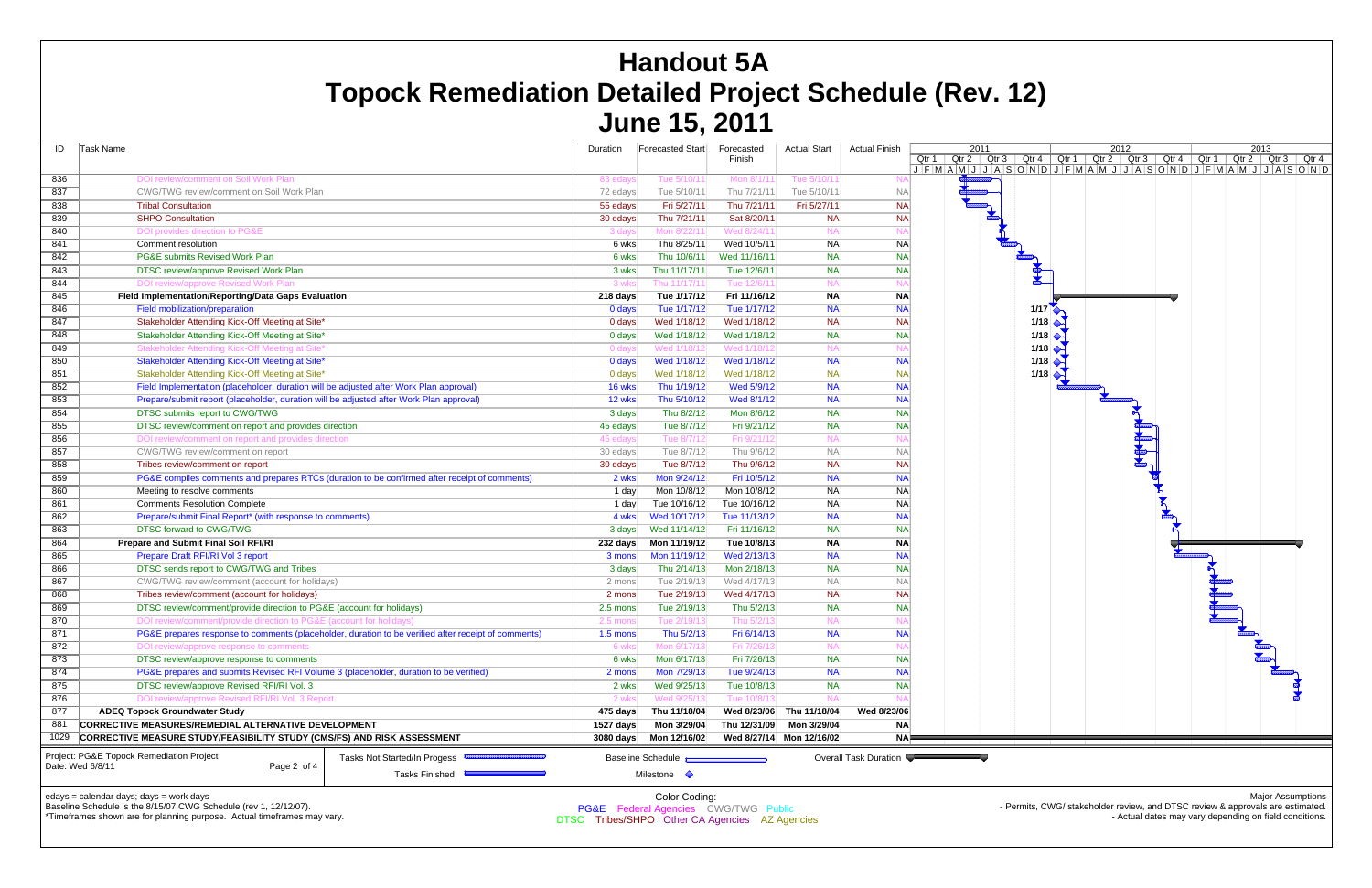| ID<br>Task Name<br>1197<br>1212<br>1235<br>1266<br>1352<br>1353<br>1354<br>1355<br>1356<br>1357<br>1358<br>1359 | <b>STATEMENT OF BASIS</b><br><b>RECORD OF DECISION</b><br>Section 106 Programmatic Agreement (PA)<br><b>EIR DOCUMENTATION</b><br><b>DESIGN, PERMITTING, AND CONSTRUCTION OF GROUNDWATER REMEDY</b><br>Corrective Measure Implementation/Remedial Design (CMI/RD) Workplan<br>Receipt of notification of DTSC's selection of the corrective measure<br>Prepare/submit Draft Workplan<br>DTSC forward Draft Workplan to CWG/TWG<br>Tribes review of Draft Work Plan<br>CWG/TWG review of Draft Workplan<br>DTSC review/comment on Draft Workplan and provide direction to PG&E<br>DOI review/comment on Draft Workplan and provide direction to PG&E |                                                                                                  | Duration<br>1325.6 days<br>1426 days<br>1041.5 days<br>2477 days<br>979.5 days<br>136 days<br>1 day<br>90.38 edays<br>2 days | Forecasted Start<br>Mon 1/4/10<br>Fri 12/18/09<br>Fri 10/10/08<br>Thu 9/1/05<br>Mon 1/31/11<br>Mon 1/31/11<br>Mon 1/31/11<br>Tue 2/1/11 | Forecasted<br>Finish<br>Tue 1/27/15<br>Mon 6/1/15<br>Tue 10/2/12<br>Sun 2/8/15<br>Thu 10/30/14<br>Mon 8/8/11<br>Mon 1/31/11 | <b>Actual Start</b><br>Mon 1/4/10<br>Fri 12/18/09<br>Fri 10/10/08<br>Thu 9/1/05<br>Mon 1/31/11<br>Mon 1/31/11<br>Mon 1/31/11 | <b>Actual Finish</b><br><b>NA</b><br>ΝA<br>ΝA<br>ΝA<br><b>NA</b><br><b>NA</b><br>Mon 1/31/11 |              | 2011<br>Qtr $1 \mid$ Qtr $2 \mid$ Qtr $3$<br>$J$ $F$ $M$ $A$ $M$ $J$ $J$ $A$ $S$ |                 |
|-----------------------------------------------------------------------------------------------------------------|----------------------------------------------------------------------------------------------------------------------------------------------------------------------------------------------------------------------------------------------------------------------------------------------------------------------------------------------------------------------------------------------------------------------------------------------------------------------------------------------------------------------------------------------------------------------------------------------------------------------------------------------------|--------------------------------------------------------------------------------------------------|------------------------------------------------------------------------------------------------------------------------------|-----------------------------------------------------------------------------------------------------------------------------------------|-----------------------------------------------------------------------------------------------------------------------------|------------------------------------------------------------------------------------------------------------------------------|----------------------------------------------------------------------------------------------|--------------|----------------------------------------------------------------------------------|-----------------|
|                                                                                                                 |                                                                                                                                                                                                                                                                                                                                                                                                                                                                                                                                                                                                                                                    |                                                                                                  |                                                                                                                              |                                                                                                                                         |                                                                                                                             |                                                                                                                              |                                                                                              |              |                                                                                  |                 |
|                                                                                                                 |                                                                                                                                                                                                                                                                                                                                                                                                                                                                                                                                                                                                                                                    |                                                                                                  |                                                                                                                              |                                                                                                                                         |                                                                                                                             |                                                                                                                              |                                                                                              |              |                                                                                  |                 |
|                                                                                                                 |                                                                                                                                                                                                                                                                                                                                                                                                                                                                                                                                                                                                                                                    |                                                                                                  |                                                                                                                              |                                                                                                                                         |                                                                                                                             |                                                                                                                              |                                                                                              |              |                                                                                  |                 |
|                                                                                                                 |                                                                                                                                                                                                                                                                                                                                                                                                                                                                                                                                                                                                                                                    |                                                                                                  |                                                                                                                              |                                                                                                                                         |                                                                                                                             |                                                                                                                              |                                                                                              |              |                                                                                  |                 |
|                                                                                                                 |                                                                                                                                                                                                                                                                                                                                                                                                                                                                                                                                                                                                                                                    |                                                                                                  |                                                                                                                              |                                                                                                                                         |                                                                                                                             |                                                                                                                              |                                                                                              |              |                                                                                  |                 |
|                                                                                                                 |                                                                                                                                                                                                                                                                                                                                                                                                                                                                                                                                                                                                                                                    |                                                                                                  |                                                                                                                              |                                                                                                                                         |                                                                                                                             |                                                                                                                              |                                                                                              |              |                                                                                  |                 |
|                                                                                                                 |                                                                                                                                                                                                                                                                                                                                                                                                                                                                                                                                                                                                                                                    |                                                                                                  |                                                                                                                              |                                                                                                                                         |                                                                                                                             |                                                                                                                              |                                                                                              |              |                                                                                  |                 |
|                                                                                                                 |                                                                                                                                                                                                                                                                                                                                                                                                                                                                                                                                                                                                                                                    |                                                                                                  |                                                                                                                              |                                                                                                                                         |                                                                                                                             |                                                                                                                              |                                                                                              |              |                                                                                  |                 |
|                                                                                                                 |                                                                                                                                                                                                                                                                                                                                                                                                                                                                                                                                                                                                                                                    |                                                                                                  |                                                                                                                              |                                                                                                                                         |                                                                                                                             |                                                                                                                              |                                                                                              | $\mathbf{r}$ |                                                                                  |                 |
|                                                                                                                 |                                                                                                                                                                                                                                                                                                                                                                                                                                                                                                                                                                                                                                                    |                                                                                                  |                                                                                                                              |                                                                                                                                         | Mon 5/2/11                                                                                                                  | Tue 2/1/11                                                                                                                   | Mon 5/2/11                                                                                   |              |                                                                                  |                 |
|                                                                                                                 |                                                                                                                                                                                                                                                                                                                                                                                                                                                                                                                                                                                                                                                    |                                                                                                  |                                                                                                                              | Tue 5/3/11                                                                                                                              | Wed 5/4/11                                                                                                                  | Tue 5/3/11                                                                                                                   | Wed 5/4/11                                                                                   |              |                                                                                  |                 |
|                                                                                                                 |                                                                                                                                                                                                                                                                                                                                                                                                                                                                                                                                                                                                                                                    |                                                                                                  | 37 edays                                                                                                                     | Wed 5/4/11                                                                                                                              | Fri 6/10/11                                                                                                                 | Wed 5/4/11                                                                                                                   | <b>NA</b>                                                                                    |              |                                                                                  |                 |
|                                                                                                                 |                                                                                                                                                                                                                                                                                                                                                                                                                                                                                                                                                                                                                                                    |                                                                                                  | 37 edays                                                                                                                     | Wed 5/4/11                                                                                                                              | Fri 6/10/11                                                                                                                 | Wed 5/4/11                                                                                                                   | NΑ                                                                                           |              | <b>Communication</b>                                                             |                 |
|                                                                                                                 |                                                                                                                                                                                                                                                                                                                                                                                                                                                                                                                                                                                                                                                    |                                                                                                  | 51 edays                                                                                                                     | Wed 5/4/11                                                                                                                              | Fri 6/24/11                                                                                                                 | Wed 5/4/11                                                                                                                   | <b>NA</b>                                                                                    |              |                                                                                  |                 |
| 1360                                                                                                            |                                                                                                                                                                                                                                                                                                                                                                                                                                                                                                                                                                                                                                                    |                                                                                                  | 44 edays                                                                                                                     | Wed 5/4/11                                                                                                                              | Fri 6/17/11                                                                                                                 | Wed 5/4/11                                                                                                                   | N                                                                                            |              |                                                                                  |                 |
| 1361                                                                                                            | Prepare/submit Final Workplan (duration to be confirmed after receipt of comments)                                                                                                                                                                                                                                                                                                                                                                                                                                                                                                                                                                 |                                                                                                  | 1 mon                                                                                                                        | Mon 6/27/11                                                                                                                             | Mon 7/25/11                                                                                                                 | <b>NA</b>                                                                                                                    | <b>NA</b>                                                                                    |              |                                                                                  |                 |
| 1362                                                                                                            | DTSC review/accept Final Workplan                                                                                                                                                                                                                                                                                                                                                                                                                                                                                                                                                                                                                  |                                                                                                  | 2 wks                                                                                                                        | Tue 7/26/11                                                                                                                             | Mon 8/8/11                                                                                                                  | <b>NA</b>                                                                                                                    | <b>NA</b>                                                                                    |              |                                                                                  |                 |
| 1363                                                                                                            | <b>DOI review/accept Final Workplan</b>                                                                                                                                                                                                                                                                                                                                                                                                                                                                                                                                                                                                            |                                                                                                  | 2 wks                                                                                                                        | Tue 7/26/11                                                                                                                             | Mon 8/8/11                                                                                                                  | <b>NA</b>                                                                                                                    | N/                                                                                           |              |                                                                                  |                 |
| 1364                                                                                                            | Remedial Design (Preliminary, Intermediate, and Final)                                                                                                                                                                                                                                                                                                                                                                                                                                                                                                                                                                                             |                                                                                                  | 301.5 days                                                                                                                   | Tue 8/9/11                                                                                                                              | Tue 10/2/12                                                                                                                 | <b>NA</b>                                                                                                                    | <b>NA</b>                                                                                    |              |                                                                                  | <b>REAL PRE</b> |
| 1365                                                                                                            | <b>Preliminary Design</b>                                                                                                                                                                                                                                                                                                                                                                                                                                                                                                                                                                                                                          |                                                                                                  | 85.5 days                                                                                                                    | Tue 8/9/11                                                                                                                              | Mon 12/5/11                                                                                                                 | <b>NA</b>                                                                                                                    | <b>NA</b>                                                                                    |              |                                                                                  |                 |
| 1366                                                                                                            | Prepare/submit Prelim Design Package                                                                                                                                                                                                                                                                                                                                                                                                                                                                                                                                                                                                               |                                                                                                  | 2 mons                                                                                                                       | Tue 8/9/11                                                                                                                              | Wed 10/5/11                                                                                                                 | <b>NA</b>                                                                                                                    | <b>NA</b>                                                                                    |              |                                                                                  |                 |
| 1367                                                                                                            | DTSC forward to CWG/TWG                                                                                                                                                                                                                                                                                                                                                                                                                                                                                                                                                                                                                            |                                                                                                  | 3 days                                                                                                                       | Thu 10/6/11                                                                                                                             | Mon 10/10/11                                                                                                                | <b>NA</b>                                                                                                                    | <b>NA</b>                                                                                    |              |                                                                                  |                 |
| 1368                                                                                                            | <b>CWG/TWG review/comment on Draft Design Package</b>                                                                                                                                                                                                                                                                                                                                                                                                                                                                                                                                                                                              |                                                                                                  | 30 edays                                                                                                                     | Tue 10/11/11                                                                                                                            | Thu 11/10/11                                                                                                                | <b>NA</b>                                                                                                                    | <b>NA</b>                                                                                    |              |                                                                                  |                 |
| 1369                                                                                                            | Tribes review/comment on Draft Design Package                                                                                                                                                                                                                                                                                                                                                                                                                                                                                                                                                                                                      |                                                                                                  | 30 edays                                                                                                                     | Tue 10/11/11                                                                                                                            | Thu 11/10/11                                                                                                                | <b>NA</b>                                                                                                                    | <b>NA</b>                                                                                    |              |                                                                                  |                 |
| 1370                                                                                                            | DTSC review/comment on Draft Design Package                                                                                                                                                                                                                                                                                                                                                                                                                                                                                                                                                                                                        |                                                                                                  | 41 edays                                                                                                                     | Tue 10/11/11                                                                                                                            | Mon 11/21/11                                                                                                                | <b>NA</b>                                                                                                                    | <b>NA</b>                                                                                    |              |                                                                                  |                 |
| 1371                                                                                                            | DOI review/comment on Draft Design Package                                                                                                                                                                                                                                                                                                                                                                                                                                                                                                                                                                                                         |                                                                                                  | 41 edays                                                                                                                     | Tue 10/11/11                                                                                                                            | Mon 11/21/11                                                                                                                | <b>NA</b>                                                                                                                    | N                                                                                            |              |                                                                                  |                 |
| 1372                                                                                                            | Comments resolution                                                                                                                                                                                                                                                                                                                                                                                                                                                                                                                                                                                                                                |                                                                                                  | 2.1 wks                                                                                                                      | Tue 11/22/11                                                                                                                            | Mon 12/5/11                                                                                                                 | <b>NA</b>                                                                                                                    | <b>NA</b>                                                                                    |              |                                                                                  |                 |
| 1373                                                                                                            | <b>Intermediate Design</b>                                                                                                                                                                                                                                                                                                                                                                                                                                                                                                                                                                                                                         |                                                                                                  | 89 days                                                                                                                      | Tue 12/6/11                                                                                                                             | Mon 4/9/12                                                                                                                  | <b>NA</b>                                                                                                                    | <b>NA</b>                                                                                    |              |                                                                                  |                 |
| 1374                                                                                                            |                                                                                                                                                                                                                                                                                                                                                                                                                                                                                                                                                                                                                                                    | Prepare/submit Intermediate Design Package (duration to be confirmed after receipt of comments)  | 2 mons                                                                                                                       | Tue 12/6/11                                                                                                                             | Thu 2/2/12                                                                                                                  | <b>NA</b>                                                                                                                    | <b>NA</b>                                                                                    |              |                                                                                  |                 |
| 1375                                                                                                            | DTSC forward to CWG/TWG                                                                                                                                                                                                                                                                                                                                                                                                                                                                                                                                                                                                                            |                                                                                                  | 3 days                                                                                                                       | Thu 2/2/12                                                                                                                              | Tue 2/7/12                                                                                                                  | <b>NA</b>                                                                                                                    | <b>NA</b>                                                                                    |              |                                                                                  |                 |
| 1376                                                                                                            | CWG/TWG review/comment on Intermediate Design Package                                                                                                                                                                                                                                                                                                                                                                                                                                                                                                                                                                                              |                                                                                                  | 30 edays                                                                                                                     | Wed 2/8/12                                                                                                                              | Fri 3/9/12                                                                                                                  | <b>NA</b>                                                                                                                    | <b>NA</b>                                                                                    |              |                                                                                  |                 |
| 1377                                                                                                            | Tribes review/comment on Intermediate Design Package                                                                                                                                                                                                                                                                                                                                                                                                                                                                                                                                                                                               |                                                                                                  | 30 edays                                                                                                                     | Wed 2/8/12                                                                                                                              | Fri 3/9/12                                                                                                                  | <b>NA</b>                                                                                                                    | <b>NA</b>                                                                                    |              |                                                                                  |                 |
| 1378                                                                                                            | DTSC review/comment on Intermediate Design Package                                                                                                                                                                                                                                                                                                                                                                                                                                                                                                                                                                                                 |                                                                                                  | 40 edays                                                                                                                     | Wed 2/8/12                                                                                                                              | Mon 3/19/12                                                                                                                 | <b>NA</b>                                                                                                                    | <b>NA</b>                                                                                    |              |                                                                                  |                 |
| 1379                                                                                                            | DOI review/comment on Intermediate Design Package                                                                                                                                                                                                                                                                                                                                                                                                                                                                                                                                                                                                  |                                                                                                  | 40 edays                                                                                                                     | Wed 2/8/12                                                                                                                              | Mon 3/19/12                                                                                                                 | <b>NA</b>                                                                                                                    | N                                                                                            |              |                                                                                  |                 |
| 1380                                                                                                            | Comments resolution                                                                                                                                                                                                                                                                                                                                                                                                                                                                                                                                                                                                                                |                                                                                                  | 3 wks                                                                                                                        | Mon 3/19/12                                                                                                                             | Mon 4/9/12                                                                                                                  | <b>NA</b>                                                                                                                    | <b>NA</b>                                                                                    |              |                                                                                  |                 |
| 1381                                                                                                            | Final Design (include plan for decommissioning, removal, and restoration of IM3 facility)                                                                                                                                                                                                                                                                                                                                                                                                                                                                                                                                                          |                                                                                                  | 126 days                                                                                                                     | Mon 4/9/12                                                                                                                              | Tue 10/2/12                                                                                                                 | <b>NA</b>                                                                                                                    | <b>NA</b>                                                                                    |              |                                                                                  |                 |
| 1382                                                                                                            | Prepare/submit Final Design Package (duration to be confirmed after receipt of comments)                                                                                                                                                                                                                                                                                                                                                                                                                                                                                                                                                           |                                                                                                  | 2 mons                                                                                                                       | Mon 4/9/12                                                                                                                              | Wed 6/6/12                                                                                                                  | <b>NA</b>                                                                                                                    | <b>NA</b>                                                                                    |              |                                                                                  |                 |
| 1383                                                                                                            | DTSC forward to CWG/TWG                                                                                                                                                                                                                                                                                                                                                                                                                                                                                                                                                                                                                            |                                                                                                  | 3 days                                                                                                                       | Wed 6/6/12                                                                                                                              | Mon 6/11/12                                                                                                                 | <b>NA</b>                                                                                                                    | <b>NA</b>                                                                                    |              |                                                                                  |                 |
| 1384                                                                                                            | CWG/TWG review/comment on Final Design Package                                                                                                                                                                                                                                                                                                                                                                                                                                                                                                                                                                                                     |                                                                                                  | 30 edays                                                                                                                     | Tue 6/12/12                                                                                                                             | Thu 7/12/12                                                                                                                 | <b>NA</b>                                                                                                                    | <b>NA</b>                                                                                    |              |                                                                                  |                 |
| 1385                                                                                                            | DTSC review/comment on Final Design Package                                                                                                                                                                                                                                                                                                                                                                                                                                                                                                                                                                                                        |                                                                                                  | 45 edays                                                                                                                     | Tue 6/12/12                                                                                                                             | Fri 7/27/12                                                                                                                 | <b>NA</b>                                                                                                                    | <b>NA</b>                                                                                    |              |                                                                                  |                 |
| 1386                                                                                                            | <b>Tribal Consultation on Final Design Package</b>                                                                                                                                                                                                                                                                                                                                                                                                                                                                                                                                                                                                 |                                                                                                  | 55 edays                                                                                                                     | Tue 6/12/12                                                                                                                             | Mon 8/6/12                                                                                                                  | <b>NA</b>                                                                                                                    | N                                                                                            |              |                                                                                  |                 |
| 1387                                                                                                            | DOI review/comment on Final Design Package                                                                                                                                                                                                                                                                                                                                                                                                                                                                                                                                                                                                         |                                                                                                  | 55 edays                                                                                                                     | Tue 6/12/12                                                                                                                             | Mon 8/6/12                                                                                                                  | <b>NA</b>                                                                                                                    | N                                                                                            |              |                                                                                  |                 |
| 1388                                                                                                            | Comments resolution                                                                                                                                                                                                                                                                                                                                                                                                                                                                                                                                                                                                                                |                                                                                                  | 3 wks                                                                                                                        | Mon 8/6/12                                                                                                                              | Mon 8/27/12                                                                                                                 | <b>NA</b>                                                                                                                    | <b>NA</b>                                                                                    |              |                                                                                  |                 |
| 1389                                                                                                            |                                                                                                                                                                                                                                                                                                                                                                                                                                                                                                                                                                                                                                                    | Prepare/submit Revised Final Design Package (duration to be confirmed after receipt of comments) | 1 mon                                                                                                                        | Mon 8/27/12                                                                                                                             | Tue 9/25/12                                                                                                                 | <b>NA</b>                                                                                                                    | <b>NA</b>                                                                                    |              |                                                                                  |                 |
| 1390                                                                                                            | DTSC approves design                                                                                                                                                                                                                                                                                                                                                                                                                                                                                                                                                                                                                               |                                                                                                  | 5 days                                                                                                                       | Tue 9/25/12                                                                                                                             | Tue 10/2/12                                                                                                                 | <b>NA</b>                                                                                                                    | <b>NA</b>                                                                                    |              |                                                                                  |                 |
| 1391                                                                                                            | <b>DOI</b> approves design                                                                                                                                                                                                                                                                                                                                                                                                                                                                                                                                                                                                                         |                                                                                                  | 5 days                                                                                                                       | Tue 9/25/12                                                                                                                             | Tue 10/2/12                                                                                                                 | <b>NA</b>                                                                                                                    | N                                                                                            |              |                                                                                  |                 |
|                                                                                                                 |                                                                                                                                                                                                                                                                                                                                                                                                                                                                                                                                                                                                                                                    |                                                                                                  |                                                                                                                              |                                                                                                                                         |                                                                                                                             |                                                                                                                              |                                                                                              |              |                                                                                  |                 |
| Date: Wed 6/8/11                                                                                                | Project: PG&E Topock Remediation Project<br>Page 3 of 4                                                                                                                                                                                                                                                                                                                                                                                                                                                                                                                                                                                            |                                                                                                  | Baseline Schedule <b>Contains a Schedule</b> 1999                                                                            |                                                                                                                                         |                                                                                                                             | Overall Task Duration                                                                                                        |                                                                                              |              |                                                                                  |                 |
|                                                                                                                 |                                                                                                                                                                                                                                                                                                                                                                                                                                                                                                                                                                                                                                                    | <b>Tasks Finished</b>                                                                            |                                                                                                                              | Milestone $\Diamond$                                                                                                                    |                                                                                                                             |                                                                                                                              |                                                                                              |              |                                                                                  |                 |



# **Handout 5A Topock Remediation Detailed Project Schedule (Rev. 12) June 15, 2011**

edays = calendar days; days = work days

Baseline Schedule is the 8/15/07 CWG Schedule (rev 1, 12/12/07).

\*Timeframes shown are for planning purpose. Actual timeframes may vary.

Color Coding: PG&E Federal Agencies CWG/TWG Public DTSC Tribes/SHPO Other CA Agencies AZ Agencies

Major Assumptions - Permits, CWG/ stakeholder review, and DTSC review & approvals are estimated. - Actual dates may vary depending on field conditions.